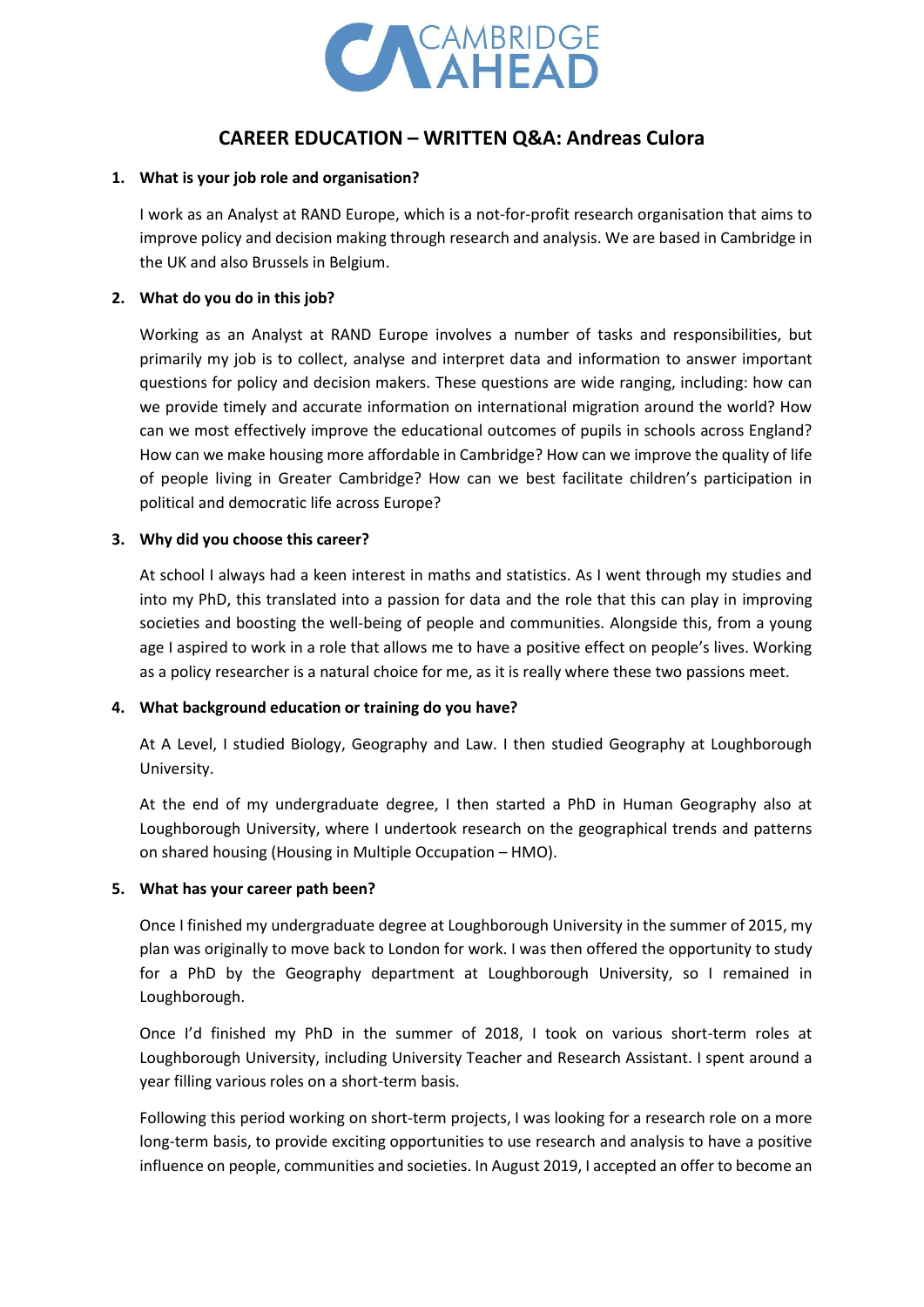

Analyst at RAND Europe, my current role. I wanted to work at RAND Europe because I saw that the organisation could provide those exciting opportunities to contribute to positive social and policy change through objective research and analysis.

#### **6. What does a typical day involve?**

A typical day will likely involve the following:

- Learn new things from carrying out research and analysis tasks, which may include working with and analysing large datasets to gather useful insights and information to answer important social policy questions, or carrying out interviews with key personnel with relevant knowledge and insights on a particular research topic among other activities.
- Hone my writing skills by drafting research reports, summaries, briefs, blogs, slide decks or some other format to present the findings of our research activities to a range of audiences, including policy and decision makers, other researchers, other organisations with an interest in the research topic and lay audiences with an interest in the research topic.
- Work with my colleagues to manage projects, including providing guidance to project team members on tasks, monitoring budgets and timelines to ensure that a project is progressing smoothly and to schedule, and meeting with our funders to discuss progress on projects and the next steps to answer the questions that the study has set out to answer.
- Think creatively to write proposals to undertake new and exciting studies and answer some of societies most important and pressing questions. For example, recently I have been involved in writing proposals on how to more effectively identify and tackle online hate speech, and to analyse how small businesses across Europe have been impacted by the COVID-19 pandemic.

#### **7. What is your work environment like?**

RAND Europe's Cambridge office is based just north of the city centre. My normal working hours are between 9am and 6pm, but there is flexibility with this. During the lockdowns due to COVID-19, I began to work remotely. Now, I tend to come into the office 2-3 times a week, and work from home for the rest of the time. This flexibility has been really useful during the difficult periods that have resulted from the pandemic.

I work with very talented and kind individuals at RAND Europe, including researchers and others working in very important roles, such as providing support with managing and overseeing projects and proposals, advising on matters related to data protection and other legal issues, offering guidance on how to most effectively communicate our research to a wide range of audiences, and providing support with our day-to-day activities.

I also work with interesting and skilled people from other organisations– usually the funders of our research, as well as collaborators with whom we undertake the research.